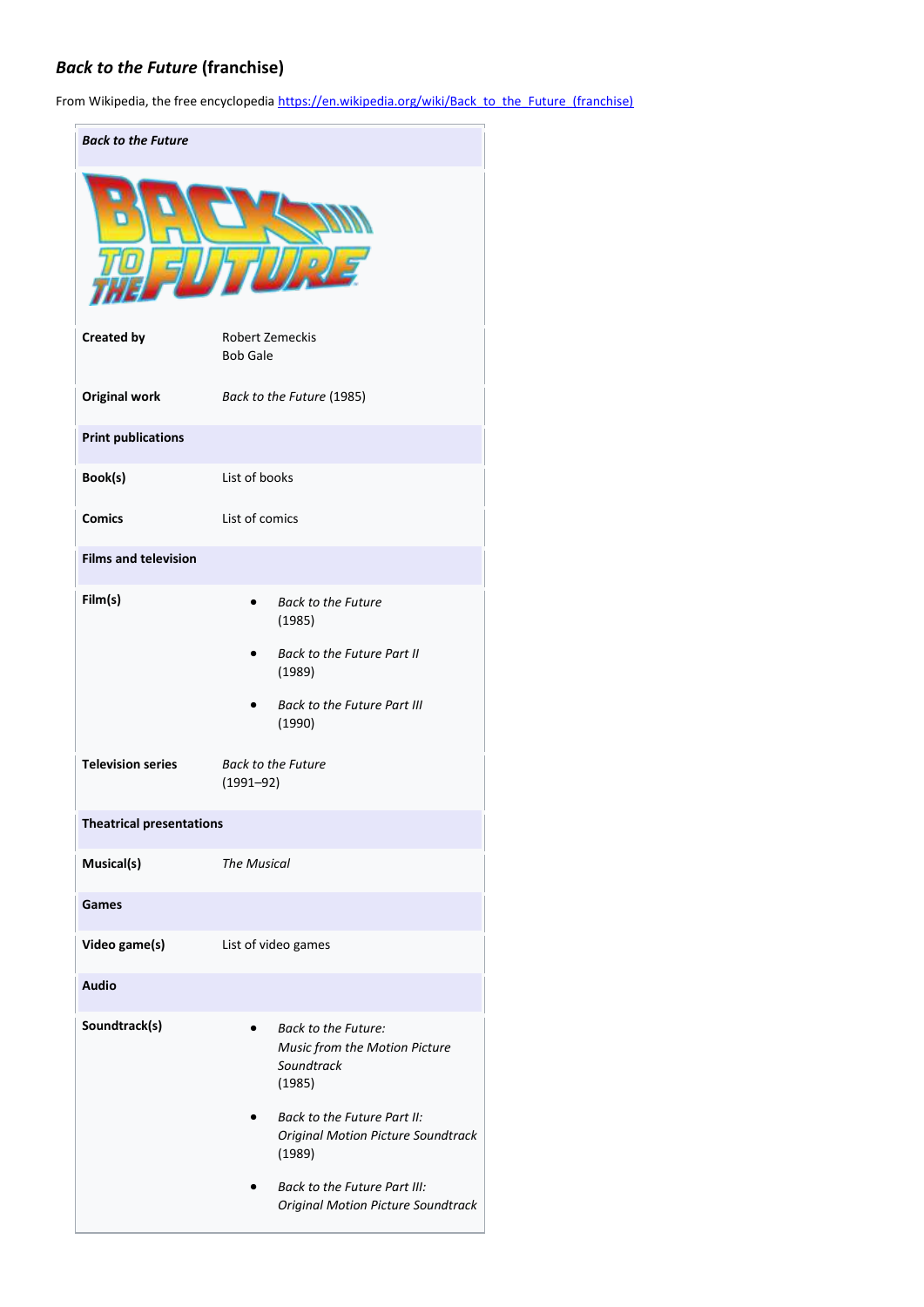|                           | The Back to the Future Trilogy<br>$\bullet$<br>(1999) |
|---------------------------|-------------------------------------------------------|
| <b>Miscellaneous</b>      |                                                       |
| Theme park<br>attractions | Back to the Future: The Ride                          |

The *Back to the Future* **franchise** is an American science fiction–adventure comedy film series written and directed by Robert Zemeckis, produced by Bob Gale and Neil Canton for Steven Spielberg's Amblin Entertainment, and distributed by Universal Pictures. The franchise follows the adventures of a high school student, Marty McFly (Michael J. Fox), and an eccentric scientist, Dr. Emmett L. Brown (Christopher Lloyd), as they use a DeLorean time machine to time travel to different periods in the history of Hill Valley, California.

The first film was the highest-grossing film of 1985 and became an international phenomenon, leading to the second and third films, which were back-to-back film productions, released in 1989 and 1990, respectively. Though the sequels did not perform quite as well at the box office as the first film, the trilogy remains immensely popular after 30 years and has yielded such spinoffs as an animated television series and a motion-simulation ride at the Universal Studios Theme Parks in Universal City, California; Orlando, Florida; and Osaka, Japan (all now closed), as well as a video game. The film's visual effects were done by Industrial Light and Magic. The trilogy was nominated for five Academy Awards all together, winning one (Best Sound Editing).

П

#### **Contents**

#### • 1Films

- o 1.1*Back to the Future* (1985)
- o 1.2*Back to the Future Part II* (1989)
- o 1.3*Back to the Future Part III* (1990)
- o 1.4Future
- 2Cast and crew
	- o 2.1Cast and characters
	- o 2.2Crew
- 3Reception
	- o 3.1Box office performance
	- o 3.2Critical and public response
- 4Soundtrack albums
- 5Home media
	- o 5.12002 DVD release: "The Complete Trilogy"
	- o 5.22009 DVD reissue
	- o 5.32010 DVD and Blu-ray release: "25th Anniversary Trilogy"
	- o 5.4Release formats and features
- 6Other media
	- o 6.1Television series
	- o 6.2Comic books
	- o 6.3Books
	- o 6.4Games
	- o 6.5Stage musical
	- o 6.6Automotive commercials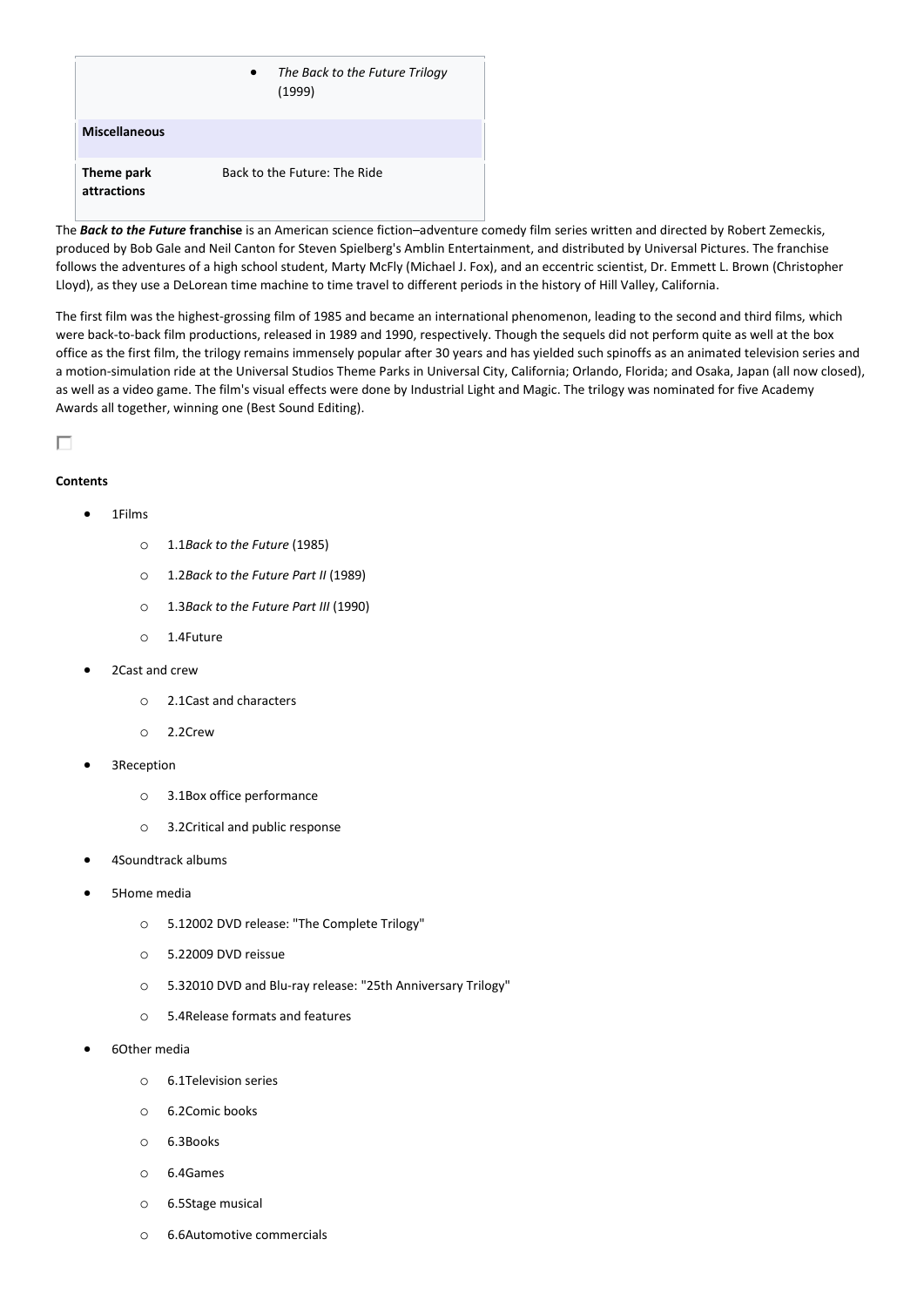- o 6.7*Doc Brown Saves the World* short film
- 7Theme park ride
- 8*Back in Time*
- 9Cultural impact
	- o 9.1*Back to the Future* Day
- 10See also
- 11References
- 12External links

## Films[edit]

| <b>Back to the Future</b> |                                           |  |  |
|---------------------------|-------------------------------------------|--|--|
| Directed by               | <b>Robert Zemeckis</b>                    |  |  |
| <b>Produced by</b>        | <b>Bob Gale</b><br><b>Neil Canton</b>     |  |  |
| <b>Written by</b>         | <b>Robert Zemeckis</b><br><b>Bob Gale</b> |  |  |
| <b>Starring</b>           | Michael J. Fox                            |  |  |
|                           | Christopher Lloyd<br>$\bullet$            |  |  |
|                           | Thomas F. Wilson<br>$\bullet$             |  |  |
|                           | Lea Thompson<br>$\bullet$                 |  |  |
| Music by                  | Alan Silvestri                            |  |  |
| Cinematography            | Dean Cundey                               |  |  |
| <b>Edited by</b>          | Harry Keramidas<br><b>Arthur Schmidt</b>  |  |  |
|                           |                                           |  |  |
| Production<br>company     | Amblin Entertainment                      |  |  |
| Distributed by            | <b>Universal Pictures</b>                 |  |  |
| Release date              | 1985-90                                   |  |  |
| <b>Running time</b>       | 337 minutes                               |  |  |
| Country                   | <b>United States</b>                      |  |  |
| Language                  | English                                   |  |  |
| <b>Budget</b>             | \$99 million                              |  |  |
| <b>Box office</b>         | \$975.2 million                           |  |  |

*Back to the Future* **(1985)**[edit]

*Main article: Back to the Future*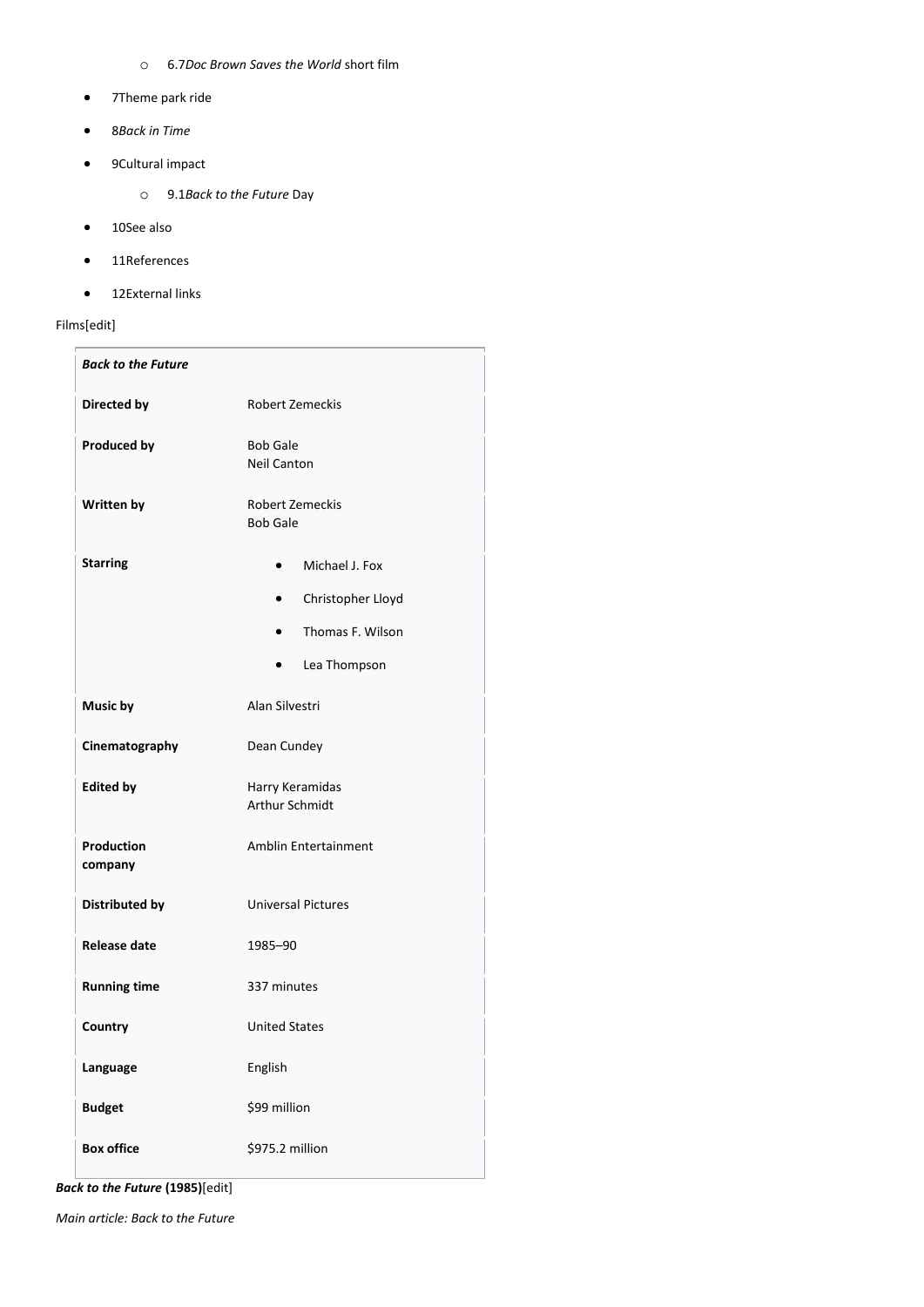Seventeen-year-old Marty McFly is accidentally sent back in time from 1985 to 1955 in a time machine built from a DeLorean by eccentric scientist Emmett "Doc" Brown, when they are attacked by Libyans from whom Doc stole the plutonium that gives the flux capacitor the 1.21 gigawatts it needs to time-travel. Soon after his arrival in 1955, Marty's mother Lorraine falls in love with him, rather than with his father George McFly, threatening to cause a paradox that would result in Marty ceasing to exist. Without plutonium to power the time machine, Marty must find the 1955 Doc Brown to help him reunite his parents and return to 1985.

The efforts of Biff Tannen, George's bully and supervisor, further complicate Marty's situation until Marty successfully causes his parents to fall in love and simultaneously convinces George to finally stand up to Biff. Returning to the future via a lightning strike that powers the machine, Marty discovers a vastly improved situation for the McFly family, as a much more confident George has become an accomplished sciencefiction author, and an apparently-softened Biff is now an auto detailer, rather than George's supervisor. Despite 1955 Doc's insistence on not knowing details of the future, a note Marty leaves in his pocket prevents him from being killed by the terrorists. But in the film's final moments, Doc Brown appears in a modified version of the DeLorean and tells Marty and his girlfriend Jennifer Parker that they must travel to the future to fix a problem caused by Marty and Jennifer's kids.

### *Back to the Future Part II* **(1989)**[edit]

#### *Main article: Back to the Future Part II*

The series continues as Doc Brown travels with Marty and Jennifer to the year 2015 where he has discovered Marty's family is in ruins. Shortly after rectifying the situation, Marty buys a sports almanac containing the outcomes of 50 years (1950–2000) worth of sporting events to make easy money. However, Doc talks him out of it and throws the almanac in the bin, where the 2015 Biff Tannen finds it. A sleeping Jennifer has been taken by police to her future home, needing Marty and Doc to retrieve her before returning to 1985. While Marty and Doc are at the 2015 McFly home, 2015 Biff steals the DeLorean time machine and gives the book to his 1955 self just before he goes to the dance at the end of the first film. When Doc and Marty return to 1985, they find that Biff has used the sports almanac's knowledge for financial gain, which allows him to turn Courthouse Square into a 27-story casino, take over Hill Valley, get away with the murder of Marty's father, and later marry Marty's mother. Marty learns that Biff was given the book by 2015 Biff on November 12, 1955, so he and Doc go back to that date in order to steal the almanac from Biff before he can use it to destroy their lives. They accomplish this in a complex fashion, often crossing their own pastselves' paths. When the duo are about to travel back to 1985, a lightning bolt strikes the DeLorean and activates the time circuits, sending Doc back to 1885 and leaving Marty stranded once again in 1955.

### *Back to the Future Part III* **(1990)**[edit]

#### *Main article: Back to the Future Part III*

After finding out that Doc Brown is trapped in 1885, Marty sets out to find the 1955 Doc to help him fix the DeLorean (which has been waiting for him in a mineshaft for seventy years) and restore it to working order. Learning that Doc gets shot in 1885 by Biff's great-grandfather, Buford "Mad Dog" Tannen, Marty travels back in time to save Doc (who has become a blacksmith) and bring him back to the future. Arriving in the middle of a melee between the United States Cavalry and American Indians, an Indian arrow pierces a hole in the DeLorean's fuel line, emptying the fuel tank and rendering the engine useless. Marty convinces Doc to come back with him and find a way to get back to his time before it's too late. After several dramatic action scenes involving using a speeding locomotive to push the DeLorean to 88 miles per hour (142 km/h), Marty returns to 1985 without Doc Brown. When the DeLorean appears in 1985 on the same train track as planned, a modern train destroys the DeLorean, with Marty jumping out just in the nick of time. Marty reveals to Jennifer the time travel adventure and they visit the scene of the wreckage of the DeLorean. He worries that Doc has been lost in the past forever, when suddenly Doc appears in a new time machine, modeled after a locomotive. When Marty asks if Doc is going to the future, Doc replies that he has "already been there." Doc's last words of wisdom is that nobody knows their future, so they "must make it a good one." The locomotive flies across the sky and disappears, ending the trilogy.

#### **Future**[edit]

Co-writer and director Robert Zemeckis, who has approval over all films in the *Back to the Future* franchise, has stated that he will block all attempts to remake or reboot the original film. Bob Gale stated that he did not wish to see another film in the series without the Marty McFly character nor any other actor than Michael J. Fox playing him, while acknowledging that Fox's current health condition would make this impossible. He illustrated this at a 2008 fan convention in Florida, stating "The idea of making another *Back to the Future*movie without Michael J. Fox – you know, that's like saying, 'I'm going to cook you a steak dinner and I'm going to hold the beef."[1] Gale also said that the Telltale adaptation is the closest thing to what a fourth film could be like.[2] In a *USA Today* interview on October 21, 2015, the day of Marty McFly's purported arrival in the future, Christopher Lloyd stated that he would consider making a fourth film under the condition that the original cast and creative team returned, along with a story "worth telling."<sup>[3]</sup> The same day, Lloyd once again reprised his role as Doc Brown in a brief segment in which Doc Brown returns to announce a special message explaining the discrepancy between reality and the "future" as depicted in the film.<sup>[4]</sup>

#### Cast and crew[edit]

*See also: List of Back to the Future characters*

#### **Cast and characters**[edit]

| <b>Characters</b> | <b>Films</b> | Ride | <b>Animated series</b> |
|-------------------|--------------|------|------------------------|
|                   |              |      |                        |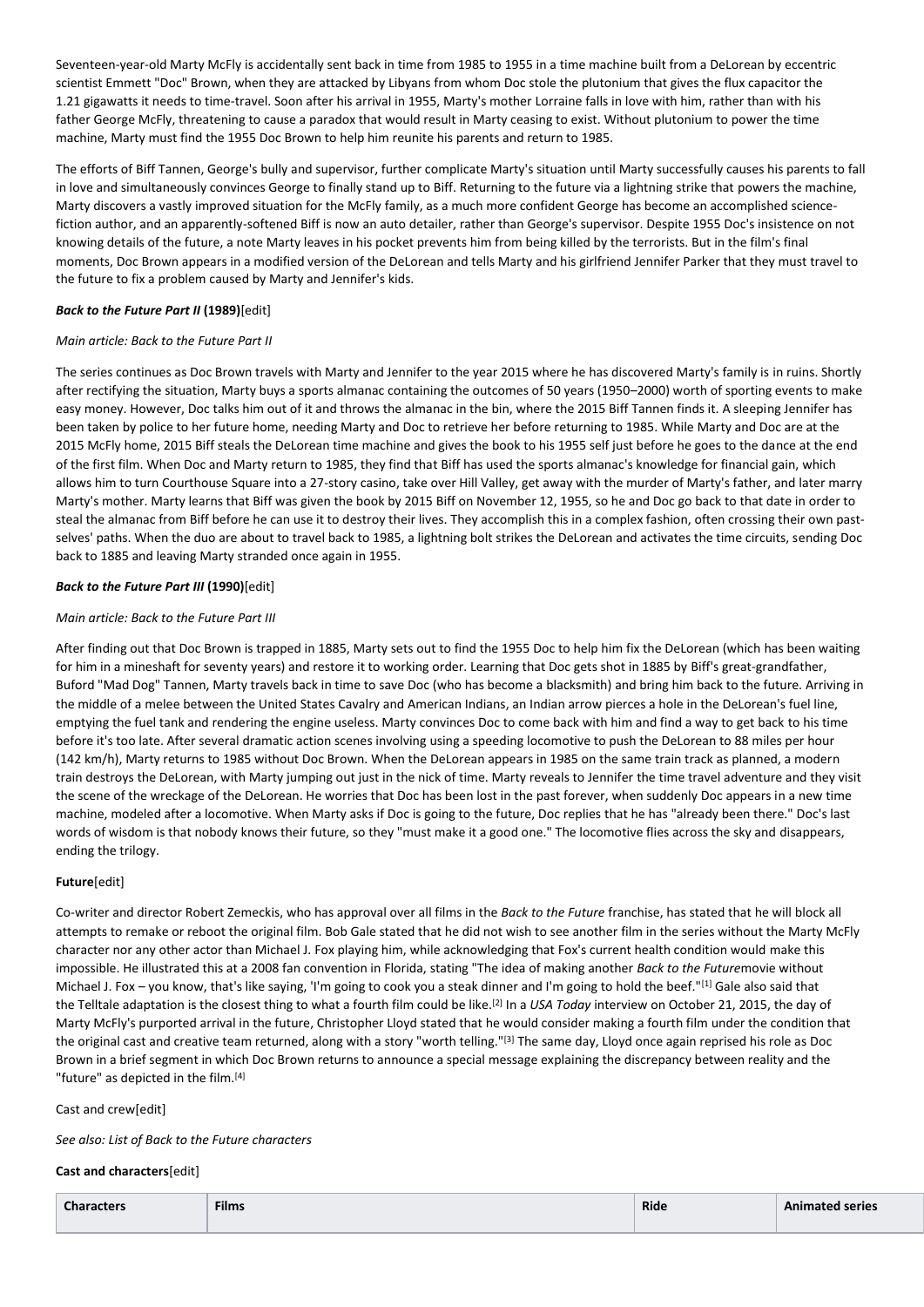|                                  | <b>Back to the Future</b> | <b>Back to the Future</b><br>Part II                                        | <b>Back to the Future</b><br>Part III | <b>Back to the Future:</b><br><b>The Ride</b> | <b>Back to the Future</b>                   |
|----------------------------------|---------------------------|-----------------------------------------------------------------------------|---------------------------------------|-----------------------------------------------|---------------------------------------------|
|                                  | 1985                      | 1989                                                                        | 1990                                  | 1991                                          | 1991-1992                                   |
| Martin "Marty" McFly             | Michael J. Fox            |                                                                             |                                       | Michael J. Fox<br>(archive footage)           | David Kaufman                               |
| Dr. Emmett "Doc"<br><b>Brown</b> | Christopher Lloyd         |                                                                             |                                       |                                               | Dan Castellaneta                            |
|                                  |                           |                                                                             |                                       |                                               | Christopher Lloyd<br>(live-action segments) |
| <b>Biff Tannen</b>               | Thomas F. Wilson          |                                                                             |                                       |                                               |                                             |
| <b>George McFly</b>              | Crispin Glover            | Jeffrey Weissman<br>Jeffrey Weissman<br>Crispin Glover<br>(archive footage) |                                       |                                               |                                             |
| <b>Lorraine Baines-McFly</b>     | Lea Thompson              |                                                                             |                                       |                                               |                                             |
| <b>Jennifer Parker</b>           | Claudia Wells             | Elisabeth Shue                                                              |                                       |                                               | Cathy Cavadini                              |
| Einstein                         | Tiger                     | Freddie                                                                     |                                       | Freddie<br>Tiger<br>(archive footage)         | Danny Mann                                  |
| <b>Gerald Strickland</b>         | James Tolkan              |                                                                             |                                       |                                               |                                             |
| David "Dave" McFly               | Marc McClure              | Marc McClure<br>(deleted scene)                                             | Marc McClure                          |                                               |                                             |
| <b>Linda McFly</b>               | Wendie Jo Sperber         |                                                                             | Wendie Jo Sperber                     |                                               |                                             |
| <b>Goldie Wilson</b>             | Donald Fullilove          |                                                                             |                                       |                                               |                                             |
| $3-D$                            | Casey Siemaszko           |                                                                             |                                       |                                               |                                             |
| Match                            | <b>Billy Zane</b>         |                                                                             |                                       |                                               |                                             |
| <b>Skinhead</b>                  | J. J. Cohen               |                                                                             |                                       |                                               |                                             |
| <b>Marvin Berry</b>              | Harry Waters Jr.          |                                                                             |                                       |                                               |                                             |
| Marty McFly, Jr.                 |                           | Michael J. Fox                                                              |                                       |                                               |                                             |
| <b>Marlene McFly</b>             |                           |                                                                             |                                       |                                               |                                             |
| Griff                            |                           | Thomas F. Wilson                                                            |                                       |                                               | Thomas F. Wilson                            |
| Douglas J. Needles               |                           | Flea                                                                        |                                       |                                               |                                             |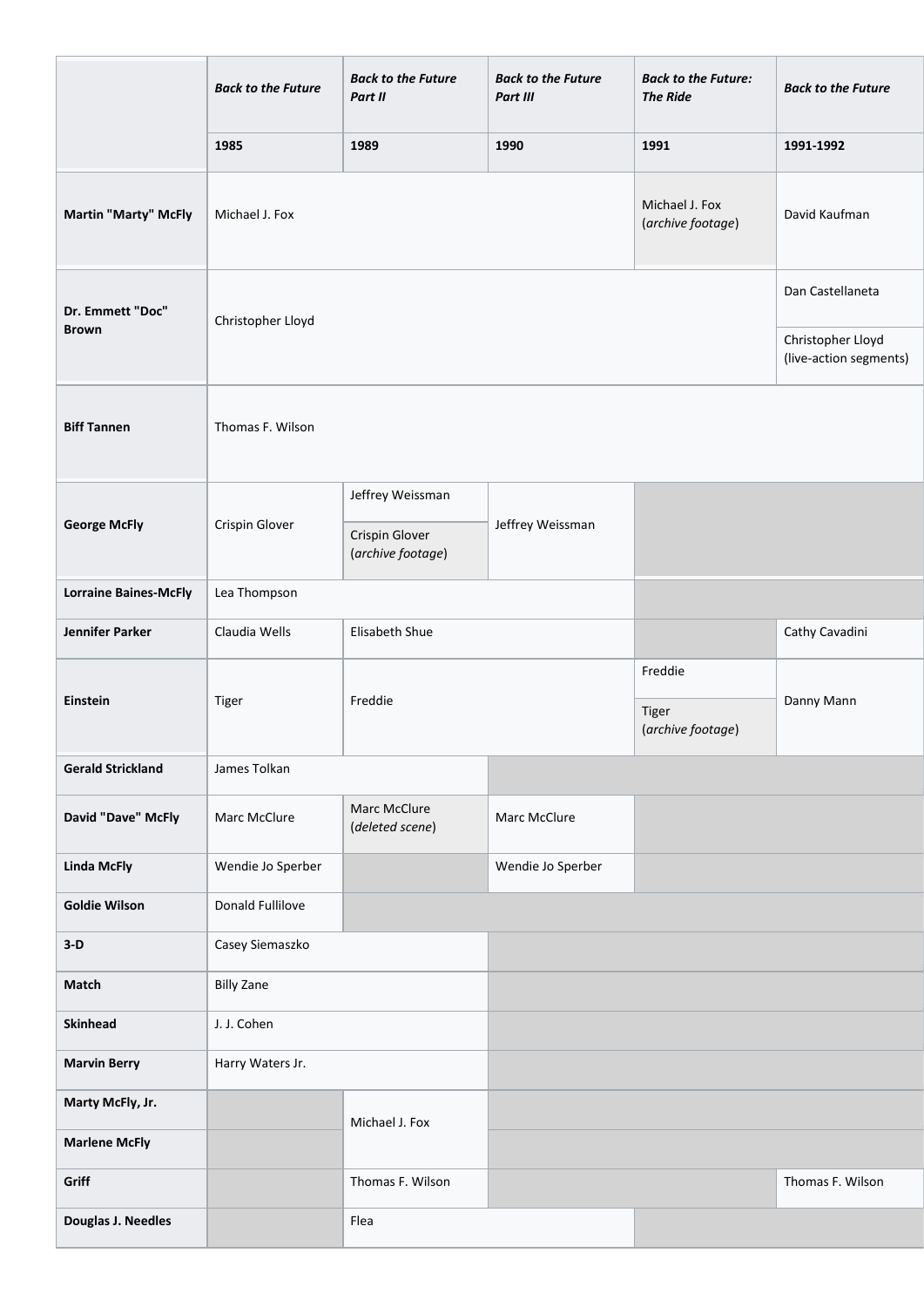| <b>Buford "Mad Dog"</b><br><b>Tannen</b>  |     | Thomas F. Wilson<br>(photograph) | Thomas F. Wilson               |            | Cameo in Season one<br>intro |
|-------------------------------------------|-----|----------------------------------|--------------------------------|------------|------------------------------|
| <b>Clara Clayton</b>                      |     |                                  | Mary Steenburgen               | Photograph | Mary Steenburgen             |
| <b>Seamus McFly</b>                       |     |                                  | Michael J. Fox                 |            |                              |
| <b>Maggie McFly</b>                       |     |                                  | Lea Thompson                   |            |                              |
| <b>William McFly</b>                      |     |                                  | Michael J. Fox<br>(photograph) |            |                              |
|                                           |     |                                  | N/A                            |            |                              |
| <b>James Strickland</b>                   |     |                                  | James Tolkan                   |            |                              |
| <b>Jules Eratosthenes</b><br><b>Brown</b> |     |                                  | <b>Todd Cameron Brown</b>      |            | Joshua Keaton                |
| <b>Verne Newton Brown</b>                 |     |                                  | Dannel Evans                   |            | <b>Troy Davidson</b>         |
| Copernicus                                | N/A |                                  | Foster                         |            |                              |
| Biff Tannen, Jr.                          |     |                                  |                                |            | Benji Gregory                |
| <b>Beauregard Tannen</b>                  |     |                                  |                                |            | Thomas F. Wilson             |
| <b>Edna Strickland</b>                    |     |                                  |                                |            |                              |
| <b>Arthur McFly</b>                       |     |                                  |                                |            |                              |
| <b>Trixie Trotter</b>                     |     |                                  |                                |            |                              |
| <b>Irving "Kid" Tannen</b>                |     |                                  |                                |            |                              |
| <b>Erhardt Brown</b>                      |     |                                  |                                |            |                              |

Marty McFly and Doc Brown were included in *Empire*'s *100 Greatest Movie Characters of All Time*, ranking No. 39 and No. 76 respectively.[5][6]

## **Crew**[edit]

|                  | <b>Film</b>                           |                                                                                       |                                              |  |
|------------------|---------------------------------------|---------------------------------------------------------------------------------------|----------------------------------------------|--|
| Crew/detail      | <b>Back to the Future</b><br>(1985)   | <b>Back to the Future Part II</b><br>(1989)                                           | <b>Back to the Future Part III</b><br>(1990) |  |
| <b>Director</b>  | <b>Robert Zemeckis</b>                |                                                                                       |                                              |  |
| <b>Writers</b>   | Robert Zemeckis<br><b>Bob Gale</b>    | Story:<br><b>Robert Zemeckis</b><br><b>Bob Gale</b><br>Screenplay:<br><b>Bob Gale</b> |                                              |  |
| <b>Producers</b> | <b>Neil Canton</b><br><b>Bob Gale</b> |                                                                                       |                                              |  |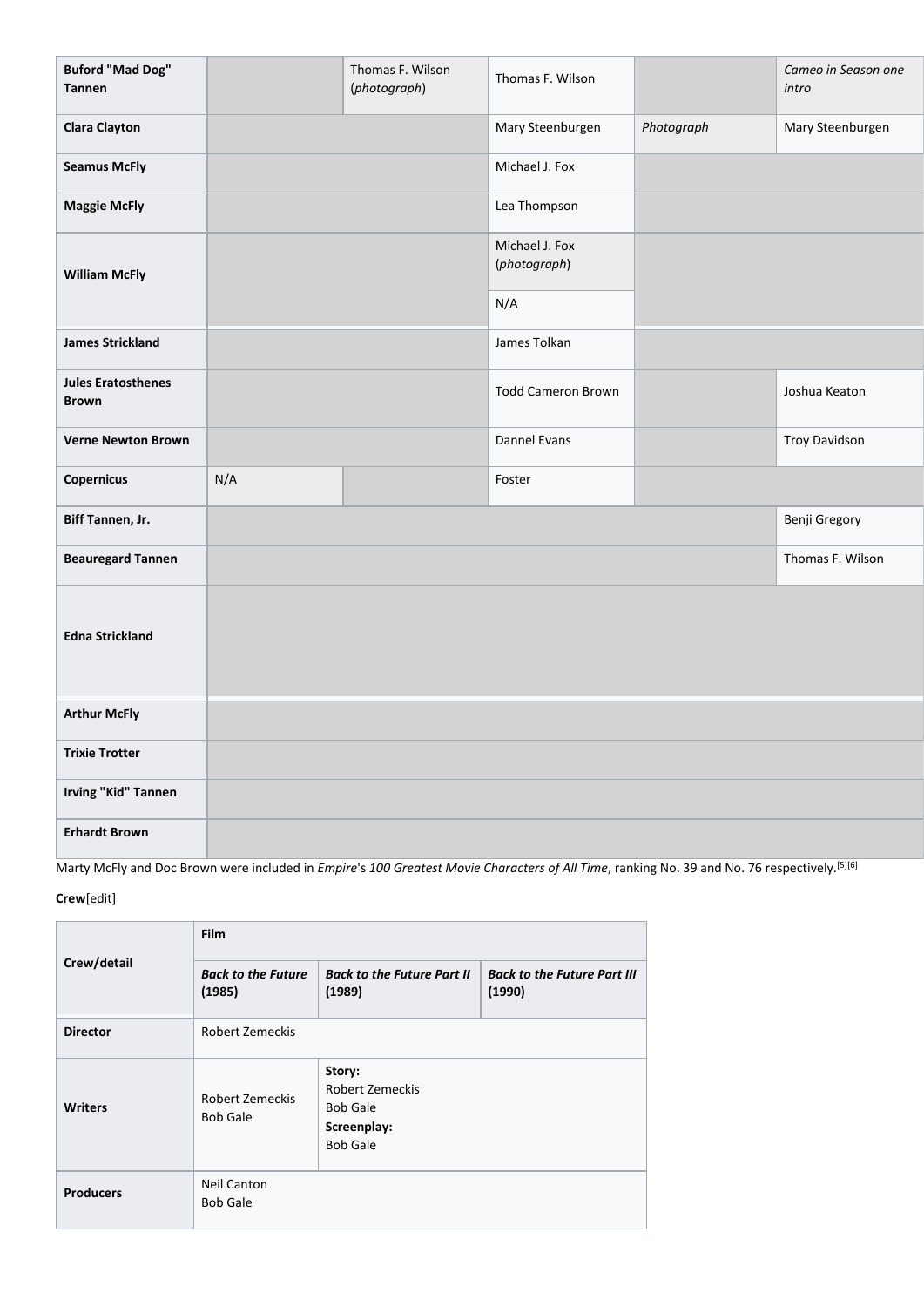| <b>Executive producers</b>  | Steven Spielberg<br>Kathleen Kennedy<br><b>Frank Marshall</b> |                                                |                                         |  |
|-----------------------------|---------------------------------------------------------------|------------------------------------------------|-----------------------------------------|--|
| Associate producer          | N/A                                                           | <b>Steve Starkey</b>                           |                                         |  |
| Cinematographer             | Dean Cundey                                                   |                                                |                                         |  |
| <b>Editors</b>              | Harry Keramidas<br>Arthur Schmidt                             |                                                |                                         |  |
| Composer                    | Alan Silvestri                                                |                                                |                                         |  |
| <b>Casting directors</b>    | Jane Feinberg<br>Mike Fenton<br>Judy Taylor                   | Mike Fenton<br>Valorie Massalas<br>Judy Taylor |                                         |  |
| <b>Production designers</b> | Lawrence G. Paull                                             | <b>Rick Carter</b>                             |                                         |  |
| <b>Art directors</b>        | <b>Todd Hallowell</b>                                         | Margie Stone McShirley                         | Margie Stone McShirley<br>Jim Teegarden |  |
| Set decorators              | Hal Gausman                                                   | Linda De Scenna                                | Michael Taylor                          |  |
| <b>Costume designers</b>    | Deborah L. Scott                                              | Joanna Johnston                                |                                         |  |
| <b>Production Company</b>   | Amblin Entertainment                                          |                                                |                                         |  |
| <b>Distributor</b>          | <b>Universal Pictures</b>                                     |                                                |                                         |  |
| <b>Running time</b>         | 116 minutes                                                   | 108 minutes                                    | 119 minutes                             |  |
| Release date                | July 3, 1985                                                  | November 22, 1989                              | May 25, 1990                            |  |

Reception[edit]

## **Box office performance**[edit]

|                             |                   | <b>Box office gross</b> |
|-----------------------------|-------------------|-------------------------|
| <b>Film</b>                 | Release date      | <b>North America</b>    |
| <b>Back to the Future</b>   | July 3, 1985      | \$210,609,762           |
| Back to the Future Part II  | November 22, 1989 | \$118,450,002           |
| Back to the Future Part III | May 25, 1990      | \$87,727,583            |
| Back to the Future Day      | October 21, 2015  | \$1,650,000             |
| <b>Total</b>                |                   | \$420,087,347           |

**List indicator(s)**

• **(A)** indicates the adjusted totals based on current ticket prices (by Box Office Mojo).

As of June 2011, the *Back to the Future* series is the 14th-highest-grossing trilogy of all time at the domestic market (adjusted for inflation),<sup>[14]</sup> 17th-highest-grossing trilogy of all time at the domestic market (not adjusted for inflation),<sup>[15]</sup> and the 13th-highest-grossing trilogy of all time, worldwide (not adjusted for inflation).<sup>[16]</sup>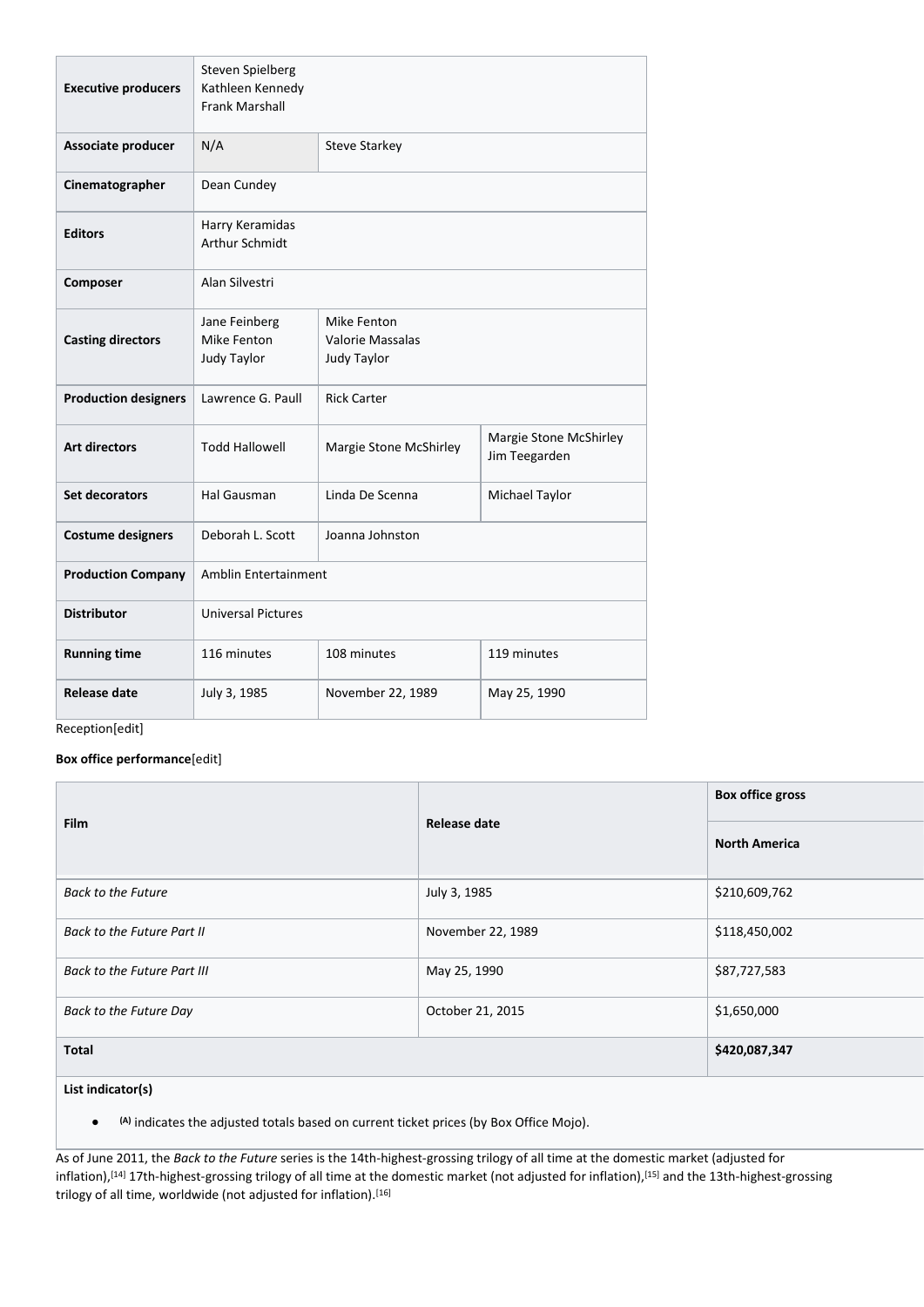The trilogy was re-released in certain countries worldwide on October 21, 2015 to commemorate the date travelled to by the protagonists in *Back to the Future Part II* and generated \$4.8 million on its opening day.[17] In the United States and Canada, it earned \$1.65 million from ticket sales across 1,815 North American theaters on its opening day.<sup>[17][18]</sup> Germany opened with \$1.4 million and the United Kingdom with \$345,000. Revenues from other territories such as Australia, Austria, France, Italy were moderate.<sup>[17]</sup>

#### **Critical and public response**[edit]

| <b>Film</b>                 | <b>Rotten Tomatoes</b>           |                    |  |
|-----------------------------|----------------------------------|--------------------|--|
|                             | <b>Critics</b>                   | <b>Top Critics</b> |  |
| <b>Back to the Future</b>   | 96% (77 reviews)[19]             | 88% (16 rev        |  |
| Back to the Future Part II  | 64% (59 reviews) <sup>[21]</sup> | 50% (14 rev        |  |
| Back to the Future Part III | 74% (43 reviews) <sup>[24]</sup> | 50% (10 rev        |  |

#### Soundtrack albums[edit]

In 1985, MCA Records released the *Back to the Future* soundtrack. It featured 8 tracks performed by Huey Lewis and the News, Lindsey Buckingham, Eric Clapton, Marvin Berry and the Starlighters, and Etta James. Only two tracks were culled from Alan Silvestri's orchestral score.

In 1989, MCA Records released *Back to the Future Part II* soundtrack with 13 tracks.

In 1990, Varèse Sarabande released *Back to the Future Part III* soundtrack with 18 tracks.

In 1999, Varèse Sarabande released *Back to the Future* trilogy soundtrack with eight tracks from the first film, seven from the second, four from the third, and one from the ride.

In 2009, Intrada released a two-CD *Back to the Future* set as *Intrada Special Collection Volume 116*. It features the complete original motion picture soundtrack (that is, Alan Silvestri's entire orchestral score) from *Back to the Future* (Part I) with 24 tracks, 15 tracks of alternate early sessions and one unused source cue from the scoring sessions.

Home media[edit]

## **2002 DVD release: "The Complete Trilogy"**[edit]

In July 1997, Universal Studios announced that *Back to the Future* would be one of their first ten releases to the new format, though it ended up being delayed for five years. The films were finally released in 3-disc DVD box set on December 17, 2002 in both widescreenand fullscreen. [26]

#### **2009 DVD reissue**[edit]

On October 21, 2008, BTTF.com broke the story that Universal will be releasing each of the *Back to the Future* films individually. The DVDs were released on February 10, 2009 with the first film being a 2-disc set featuring the documentary *Looking Back to the Future* and *Back to the Future: The Ride*. [27]

## **2010 DVD and Blu-ray release: "25th Anniversary Trilogy"**[edit]

In June 2008, a special screening of the trilogy was held in Celebration, Florida. Bob Gale told the crowd they were seeing the digitally remastered version that was going to be used for the Blu-ray version of the movies. Gale also spoke to potential supplemental features on a Blu-ray version of the trilogy, saying only that never-before-seen bonus materials may appear, though he stopped short of offering any specifics.<sup>[28]</sup> On June 28, 2010, Universal announced that the Blu-ray edition of the films would be released on October 26, 2010, twenty-five years to the day from the date of the fictional events from the first film.<sup>[29]</sup> There have been numerous complaints about the R1 packaging,<sup>[30]</sup> leading to the release of an instruction sheet on how to safely remove and insert discs.<sup>[31]</sup>

#### **Release formats and features**[edit]

|              | This section <b>does not cite any sources</b> . Please help improve this section by adding citations |
|--------------|------------------------------------------------------------------------------------------------------|
| $\mathbb{C}$ | to reliable sources. Unsourced material may be challenged and removed. (October                      |
|              | 2015) (Learn how and when to remove this template message)                                           |

| Name              | <b>Box</b>                     | <b>Audio</b> | Scene-specific<br>commentary | <b>Framing</b> | <b>Enhanced MJ</b><br><b>Fox interview</b> |
|-------------------|--------------------------------|--------------|------------------------------|----------------|--------------------------------------------|
| 1986 (Part I) CED | Tan with Marty and<br>DeLorean | Stereo       | No.                          |                | No                                         |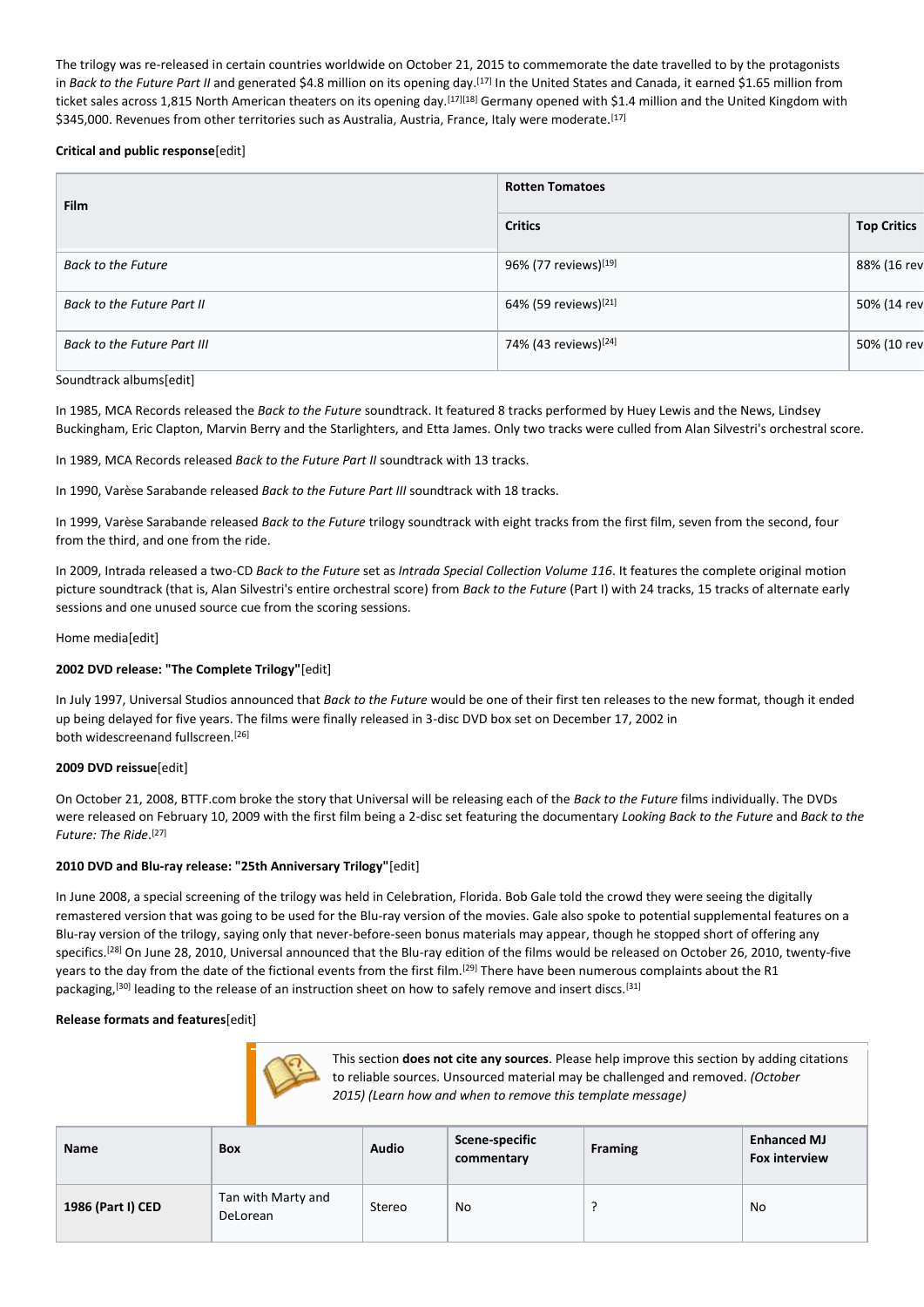| Name                                                                 | Box                                                                                                                                   | <b>Audio</b>         | Scene-specific<br>commentary | <b>Framing</b>                                               | <b>Enhanced MJ</b><br><b>Fox interview</b> |
|----------------------------------------------------------------------|---------------------------------------------------------------------------------------------------------------------------------------|----------------------|------------------------------|--------------------------------------------------------------|--------------------------------------------|
| 1986 (Part I) VHS                                                    | Blue with Marty and<br>DeLorean                                                                                                       | Stereo               | No                           | Correct Widescreen                                           | No                                         |
| 1993 Japanese<br><b>Laserdisc</b>                                    | Charcoal with logo                                                                                                                    | Stereo               | No                           | Generous                                                     | No                                         |
| <b>VCD</b>                                                           | Blue with Marty and<br>DeLorean                                                                                                       | Stereo               | No                           | Correct Widescreen                                           | <b>No</b>                                  |
| 2002 R1 DVD                                                          | Blue with Marty and<br>Doc with DeLorean                                                                                              | Dolby 5.1            | Yes                          | Incorrect Widescreen                                         | Yes                                        |
| 2002 R2/R4 UK DVD                                                    | <b>Black with DeLorean</b>                                                                                                            | Dolby 5.1<br>and DTS | No                           | Incorrect Widescreen                                         | No                                         |
| 2003 "V2" (Part II &<br>Part III) DVD                                | No box                                                                                                                                | Dolby 5.1            | Yes                          | Corrected Widescreen                                         | Yes                                        |
| <b>2005 R1 DVD</b>                                                   | Blue with Marty and<br>Doc                                                                                                            | Dolby 5.1            | Yes                          | Corrected Widescreen                                         | Yes                                        |
| 2005 R2/R4 UK DVD                                                    | <b>Blue with DeLorean</b>                                                                                                             | Dolby 5.1<br>and DTS | Yes                          | Corrected Widescreen                                         | Yes                                        |
| <b>2006 R2 UK DVD</b>                                                | Blue with DeLorean                                                                                                                    | Dolby 5.1<br>and DTS | Yes                          | Corrected Widescreen                                         | Yes                                        |
| <b>2008 R2 UK DVD</b>                                                | <b>Black Steelbook Case</b><br>with DeLorean                                                                                          | Dolby 5.1<br>and DTS | Yes                          | Corrected Widescreen                                         | Yes                                        |
| 2009 R1 Individual<br><b>DVDs</b>                                    | <b>BTTF: Marty with</b><br>DeLorean<br>BTTF II: Marty and Doc<br>with DeLorean<br>BTTF III: Marty, Doc,<br>and Clara with<br>DeLorean | Dolby 5.1            | Yes                          | Corrected Widescreen                                         | Yes                                        |
| 2010 25th Anniversary<br>R1 Blu-ray/Digital copy                     | Blue with Marty and<br>Doc with DeLorean                                                                                              | DTS-HD 5.1           | Yes                          | Corrected Widescreen<br>(squished credits on Part<br>$\vert$ | Yes                                        |
| 2010 R2 Blu-ray                                                      | Blue with Marty with<br>DeLorean                                                                                                      | DTS-HD 5.1           | Yes                          | Corrected Widescreen                                         | ŗ                                          |
| <b>2010 Limited Edition</b><br><b>Collector's Tin R2 Blu-</b><br>ray | Tin blue with Marty<br>with DeLorean                                                                                                  | DTS-HD 5.1           | Yes                          | Corrected Widescreen                                         | ŗ                                          |
| 2010 25th Anniversary<br><b>R2 DVD</b>                               | Blue with Marty with<br>DeLorean                                                                                                      | Dolby 5.1            | Yes                          | Corrected Widescreen                                         | Yes                                        |
| 2015 30th Anniversary<br><b>Blu-ray and DVD</b>                      | Flux Capacitor                                                                                                                        | Dolby 5.1            | Yes                          | Corrected Widescreen<br>(squished credits on Part<br>$\vert$ | Yes                                        |

- other formats available include Betamax, and MUSE HI-Vision LD.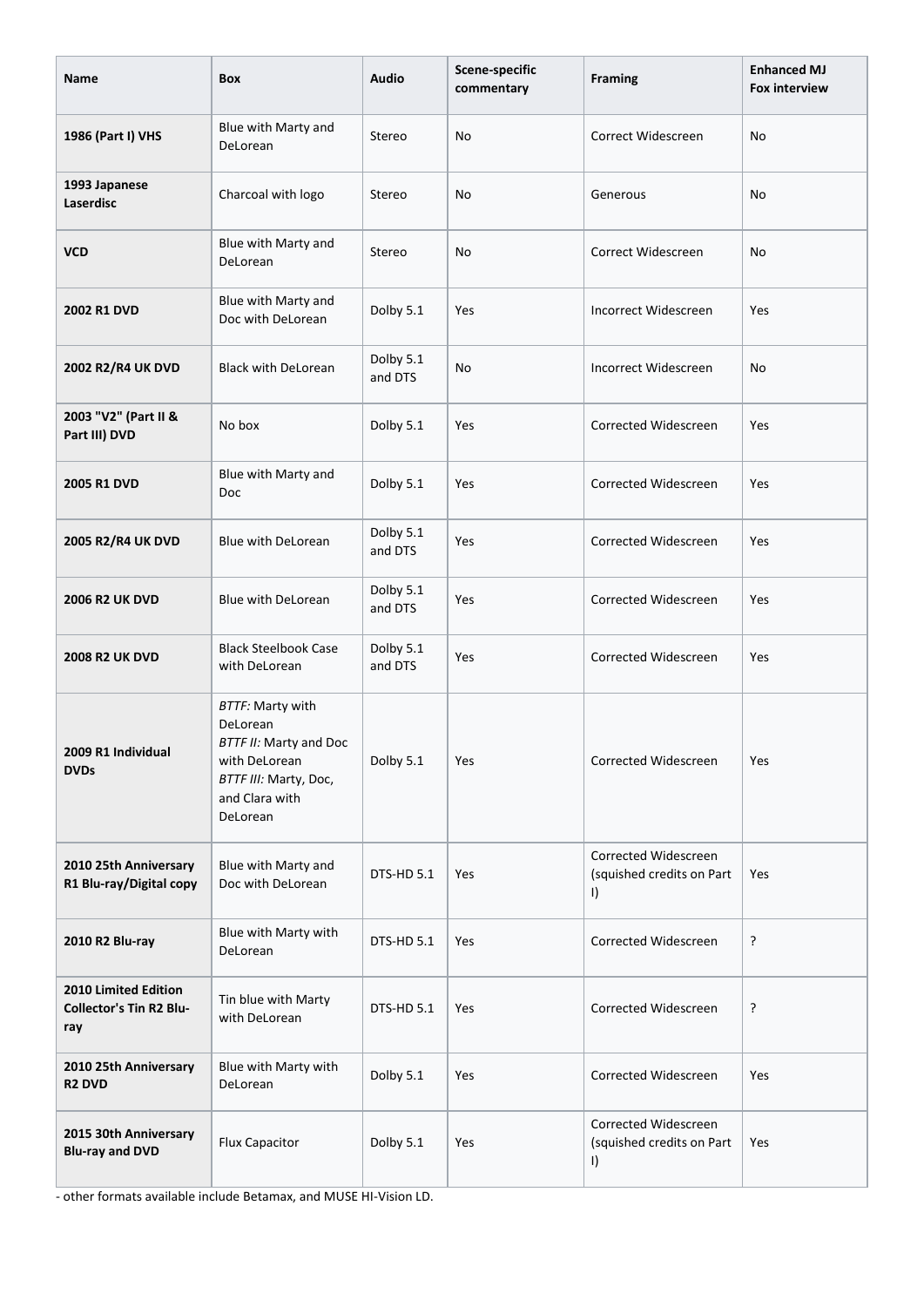footage that was shot with Eric Stoltz in the role of Marty McFly before he was replaced with Michael J. Fox was not included in Universal's original DVD release in 2002 or in 2009, despite many fans hoping that Universal would include it. Some very brief footage was released in the Blu-ray version in 2010.

Other medialeditl

#### **Television series**[edit]

### *Main article: Back to the Future (TV series)*

An animated television series, *Back to the Future: The Animated series*, lasted two seasons, each featuring 13 episodes, and ran on CBS from September 14, 1991 to December 26, 1992.

## **Comic books**[edit]

A comic book series was published by Harvey Comics in 1992 detailing further adventures of the animated series. Only seven issues were produced. IDW is publishing a mini series which presents the first meeting of both Marty and Doc Brown and is written by co-screenwriter Bob Gale, which was released in stores on October 21, 2015, the same date that Marty travels with Doc Brown to the future depicted in the story line for Part II. In issue 3, it was revealed that it had become an ongoing monthly comic due to popular demand. Beginning in issue #6, the original format of one or two untold stories per issue was replaced with a mutli-issue ongoing story arc. The original subtitle for the comic, "Untold Tales and Alternate Timelines", was used for the trade paperback which contained the first five comics in the series. Other series published by IDW include "Citizen Brown", which adapts the Telltale video game, "Biff to the Future", which depicts Biff Tannen's rise to power after being given the almanac by his future self. The latter is also co-written by Gale. The series has now gone on to what IDW calls "chapter 2" of the series with "Tales from the Time Train." This is a series of stories detailing where Doc and the Brown family went after time traveling at the end of Back to the Future Part III.

### **Books**[edit]

Each film in the trilogy also received a novelization that expanded on the movies by adding scenes, characters and dialog, often culled from early-draft scripts.

In 2012, Hasslein Books released *A Matter of Time: The Unauthorized Back to the Future Lexicon*, written by Rich Handley.[32] The book was released in cooperation with BTTF.com, the official Back to the Future Web site.[33] A second volume, *Back in Time: The Unauthorized Back to the Future Chronology*, by Greg Mitchell and Rich Handley, was released in 2013.[34]

#### **Games**[edit]

#### *Main article: List of Back to the Future video games*

Various video games based on the *Back to the Future* movies have been released over the years for home video game systems, including the Atari ST, ZX Spectrum, Commodore 64, Master System, Genesis, Nintendo Entertainment System, and Super Famicomplatforms. Additionally the game trilogy has also been released for Windows (PC), for Apple (MAC) and for Apple (iPad).[35]

The 2015 video game *Lego Dimensions* features two *Back to the Future*-themed toy packs. The Level Pack adds a bonus level that adapts the events of the first film, and includes a Marty McFly minifigure, along with a constructible DeLorean and Hoverboard. The Fun Pack includes a Doc Brown minifigure and a constructible Time Train from *Part III*. Both unlock access to an in-game open world set in Hill Valley. Michael J. Fox and Christopher Lloyd reprise their respective roles.<sup>[36]</sup>

## **Stage musical**[edit]

## *Main article: Back to the Future (musical)*

On 31 January 2014, it was announced that a stage musical adaptation of the first film is in production.[37] The show, which will be co-written by original writers Robert Zemeckis and Bob Gale, was expected to premiere in 2015 but got pushed to 2016. According to Gale, the musical will be "true to the spirit of the film without being a slavish remake". The musical is part of the 30th anniversary of the original film.

#### **Automotive commercials**[edit]

In 2015, Fox and Lloyd starred alongside popular YouTube science personality Go Tech Yourself in an extended Toyota commercial for Toyota's new fuel cell vehicle, the Mirai, entitled *Fueled by the Future*. The commercial doubled as a tribute to the franchise and illustrated how the idea of converting trash into fuel had become reality. The commercial was released on October 21 — the same date to which Marty, Doc and Jennifer traveled in *Back to the Future Part II*. [38]

#### *Doc Brown Saves the World* **short film**[edit]



This section's plot summary **may be too long or excessively detailed.** Please help improve it by removing unnecessary details and making it more concise. *(January 2017) (Learn how and when to remove this template message)*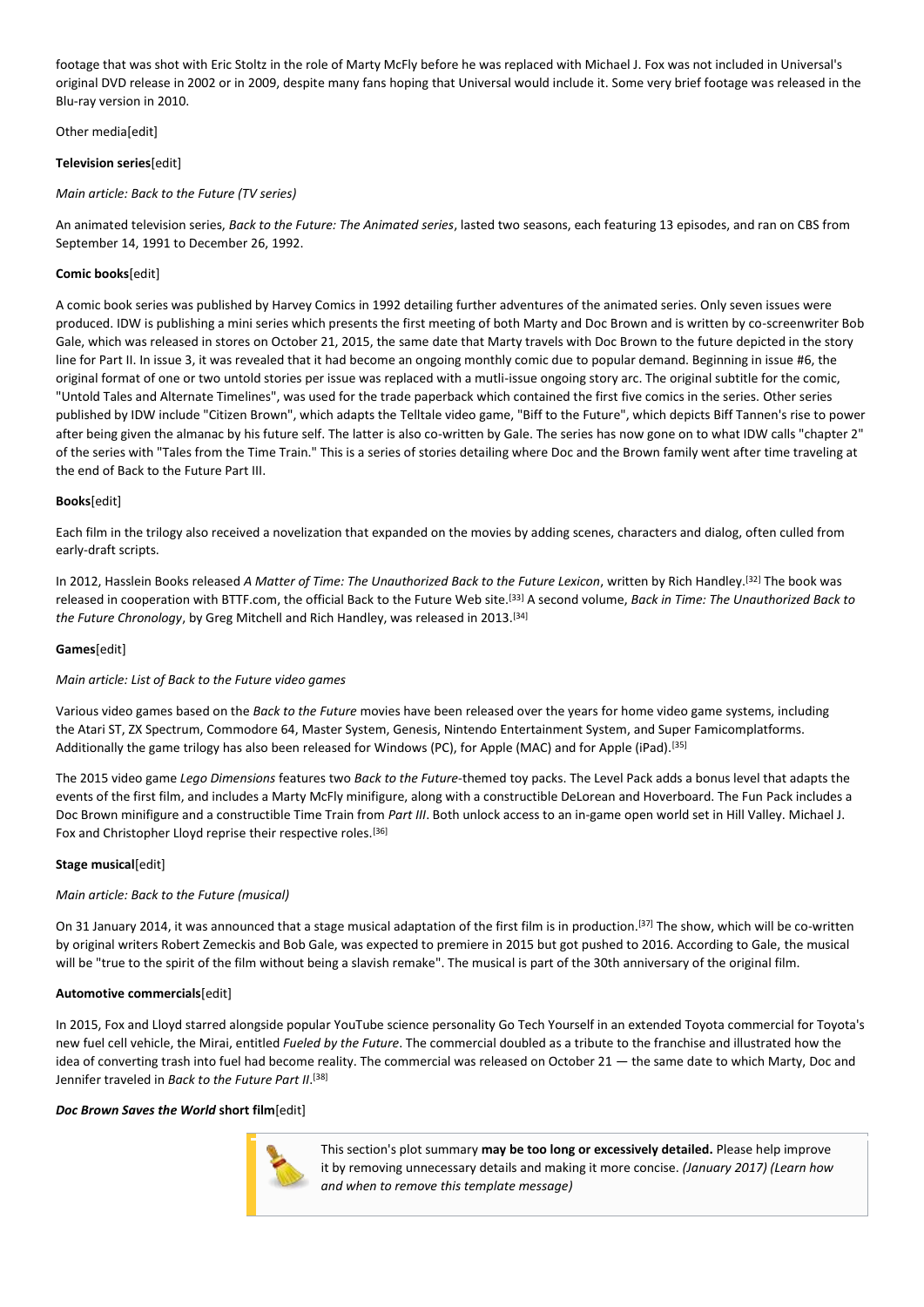*Doc Brown Saves the World* is a 2015 direct-to-video short film directed by Robert Zemeckis and starring Christopher Lloyd as Emmett Brown. The short is featured on the 2015 Blu-ray and DVD release of the Back to the Future trilogy commemorating for the franchise's 30th anniversary. The short was written by Robert Zemeckis and Bob Gale and produced by Bob Gale and Neil Canton through Amblin Entertainment. Music for the short was performed by Alan Silvestri. The short was released in the United States on October 20, 2015.

Emmett Brown is in an undisclosed location outside of Hill Valley, California. He sets a video camera to automatically track his body in order to video tape a message for Marty McFly. He explains that it is October 21, 2015, one hour before Marty, Doc, and Jennifer Parker arrive from 1985.

He explains that when he traveled in the future, he discovered that there was a nuclear holocaust that occurred on October 21, 2045. He tracked it down to four inventions: the food hydrator, self lacing shoes, the hoverboard, and the Mr. Fusion home energy reactor.

The former three inventions had led to the world becoming lazy and obese, leading to widespread waste. The invention of hoverboards lead to hover cars, which led to people throwing their trash out of the windows, causing a great trash storm in 2021. All of this trash needed to be disposed of, which led to one hundred million Mr. Fusion units being manufactured. All of the Mr. Fusion units had a tiny nuclear reactor inside, and all one hundred million of them went off on October 21, 2045.

The chain of events that led to this happening began less than twenty four hours after Marty caused Griff Tannen to crash his hoverboard into the Hill Valley Courthouse when Griff is sentenced. He vowed to get back at the world for laughing at him, and planned to do it through a company which he founded, GriffTech.

Doc holds up a clear tablet computer with a digital version of the Hill Valley Telegraph. On June 13, 2032, GriffTech invented a social media network called ThingMeme, which had secured funding from Douglas J. Needles. ThingMeme allowed inanimate objects to post selfies on the internet. However, it was a scam, as it allowed Griff to gain access to every object on Earth. On the 30th anniversary of his arrest, on October 21, 2045, he uploaded a virus that was supposed to flash the word butthead on everything. However, it short circuited the Mr. Fusion network, causing nuclear explosions in one hundred million homes around the world.

Doc then travels to an unknown date, to change history so these inventions are never created, which will prevent the nuclear explosion from occurring. He leaves his camera on, which manages to capture the four inventions being erased from history.

He arrives back in 2015, in a winter jacket and ski goggles, declaring that the mission was more complicated than he had calculated, but declaring it a success. He holds up the tablet computer, where the headline on the Hill Valley Telegraph changes from "Griff Tannen Founds Grifftech" to "Griff Tannen Found Guilty".

Doc's excitement is short lived, however, as he reaches in his pocket. He pulls out the Quantum Mind Jar, which he thought he had disposed of in 2075. He's worried that not doing so will unravel everything they've accomplished. In a female voice, the artificial intelligence of the Quantum Mind Jar tells Doc that they need to go back to the future, which he dismisses as he doesn't want to risk making any more time travel.

At that moment, another Emmett Brown, from an unknown time period, arrives, also declaring his experiment a success. Both versions of Emmett, along with the artificial intelligence of the Quantum Mind Jar, are shocked at discovering that there are two Emmett Browns present.

#### Theme park ride[edit]

#### *Main article: Back to the Future: The Ride*

*Back to the Future: The Ride* is a simulator ride based on and inspired by the *Back to the Future* films and is a mini-sequel to 1990's *Back to the Future Part III*. The original attraction opened on May 2, 1991, at Universal Studios Florida. It also opened on June 2, 1993 at Universal Studios Hollywood and on March 31, 2001 at Universal Studios Japan. The rides in the United States have since been replaced by The Simpsons Ride. The ride in Japan remained operational until May 31, 2016.

#### *Back in Time*[edit]

In the fall of 2015, a Kickstarter project released the *Back in Time* documentary film.[39][40] The film features interviews with the members of the cast and crew along with the cultural impact of the trilogy 30 years later.

#### Cultural impact[edit]

## *Back to the Future* **Day**[edit]

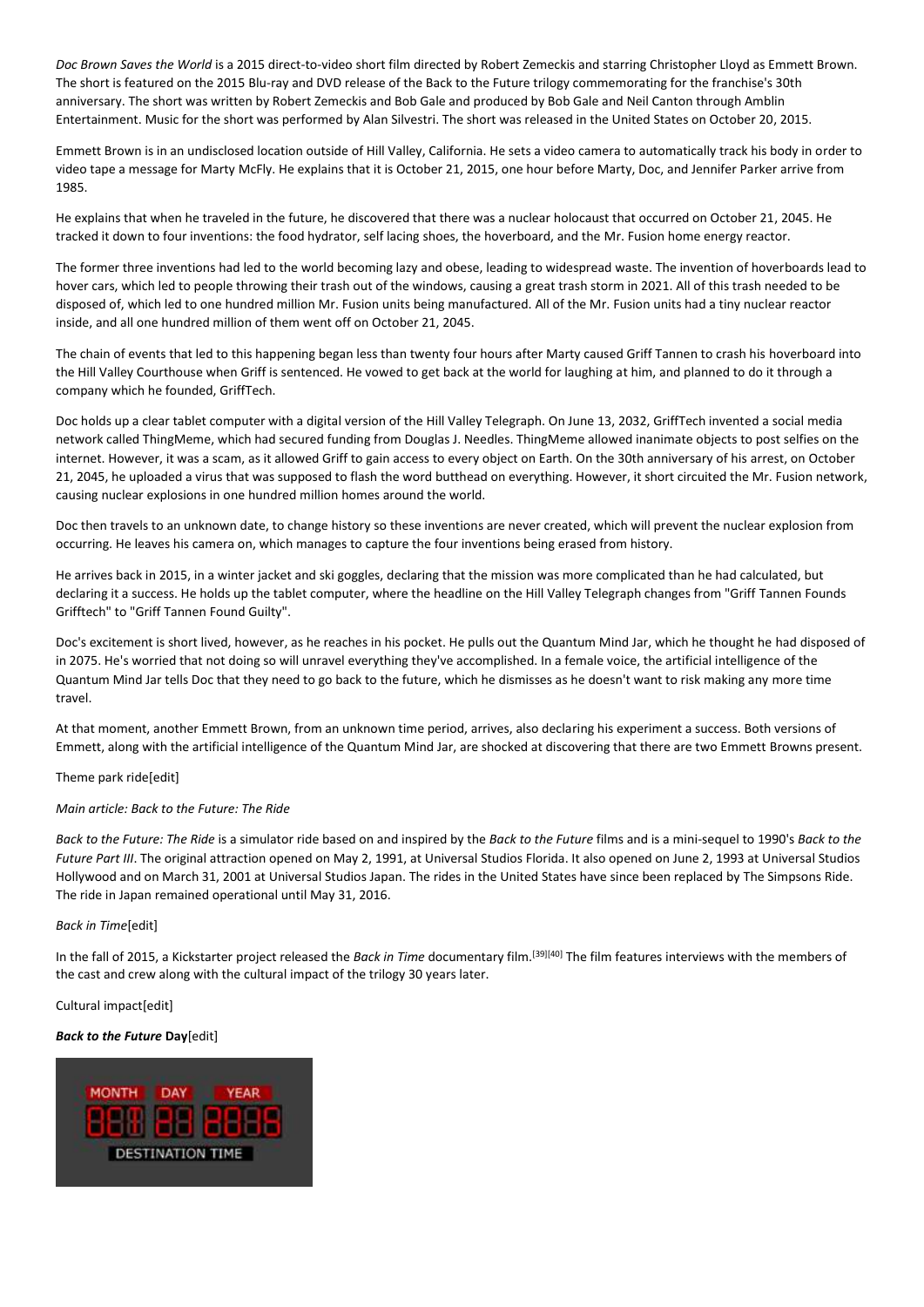

The replica Toyota Tacomaconcept based on the original Toyota truck, on display during the PittsburghInternational Auto Show at the David L. Lawrence Convention Center in 2016.

October 21, 2015, the date used for the setting of the future events during the first act of the second film, has been called "*Back to the Future* Day" by the media.[41][42][43][44][45] The year 2015 also commemorated the 30th anniversary of the release of the original film.

Many promotions were planned to mark the passing of the date, with many playing to the depiction of the future in the film, including:

- Universal Pictures created a trailer for *Jaws 19*, the fictional 3D film advertised in the future setting.[46][47]
- Universal and Mattel produced an advertisement for the hoverboard seen in the film.<sup>[48]</sup>
- Pepsi produced a limited run of the "Pepsi Perfect" soft drink, including the unique bottles, which sold out before October 21, 2015.[49]
- The Ford Motor Company allowed users configuring a Ford Focus on their website to add a Flux Capacitor as a \$1.2 million option.<sup>[50]</sup>
- Nintendo released the game *Wild Gunman*, which Marty is seen playing in the Cafe '80s scene, on the Wii U's Virtual Console service.[51]
- The October 22, 2015 edition of *USA Today* used a mock-front page which was a recreation of the one seen in the film on that date. The back of the mock page contains an advertisement for *Jaws 19*, as well as ads for the 30th anniversary *Back to the Future* box set and The Michael J. Fox Foundation. On the real front page, the *USA Today* blue dot is replaced with a drone camera like the one seen in the film.[52] The print edition of this edition sold out in record time, according to *USA Today*. [53]
- Nike revealed that they had recreated the Nike Mag shoes that Michael J. Fox wears in the film, complete with self-lacing power laces (a 2011 design was based on the same shoes, but lacked the power laces).<sup>[54]</sup> Although the laces operated more slowly than those seen in the film, they were nonetheless shown to work as intended in an eight-second video featuring Fox wearing the shoes.[54] Pairs of the shoes were sold via auction in 2016 to benefit The Michael J. Fox Foundation for Parkinson's Research.[54]
- Toyota and Universal Pictures celebrated the 30th anniversary of the film series with a Toyota Tacoma Concept that was inspired by the original 1985 pickup that Toyota created for the 1985 film. The 2016 Tacoma 4WD was recreated using the same features and black color paint trim, KC HiLite driving lamps (modified with LED lighting), modified headlights and taillights (matching the 1985 version), the Toyota badging to the truck's tailgate, as well as the same D-4S fuel injection, the 1985-inspired mudflaps, and customized license plates matching the 2015 vehicles in *Part II*. The only difference between the 1985 original and the 2016 concept is the tires: Goodyear was featured in the 1985 film, while BF Goodrich is used on the concept. Toyota notes that this is a one-off concept as there are no plans to offer it as a package or level trim.[55] Toyota also produced a promotional video starring Michael J. Fox and Christopher Lloyd and featuring many of the locations depicted in the film series, wherein the Delorean's Mr. Fusion is used as a comparison for Toyota's hydrogen powered Mirai.<sup>[56]</sup>
- Universal re-released all three films on DVD and Blu-ray disc on October 21, 2015.<sup>[57]</sup>
- Telltale Games re-released their licensed *Back to the Future: The Game* in a 30th Anniversary edition for newer consoles a week in advance of October 21.[58] Several video games released downloadable content related to *Back to the Future* to coincide with October 21, 2015, including *Rocket League* and *LittleBigPlanet 3*. [59][60]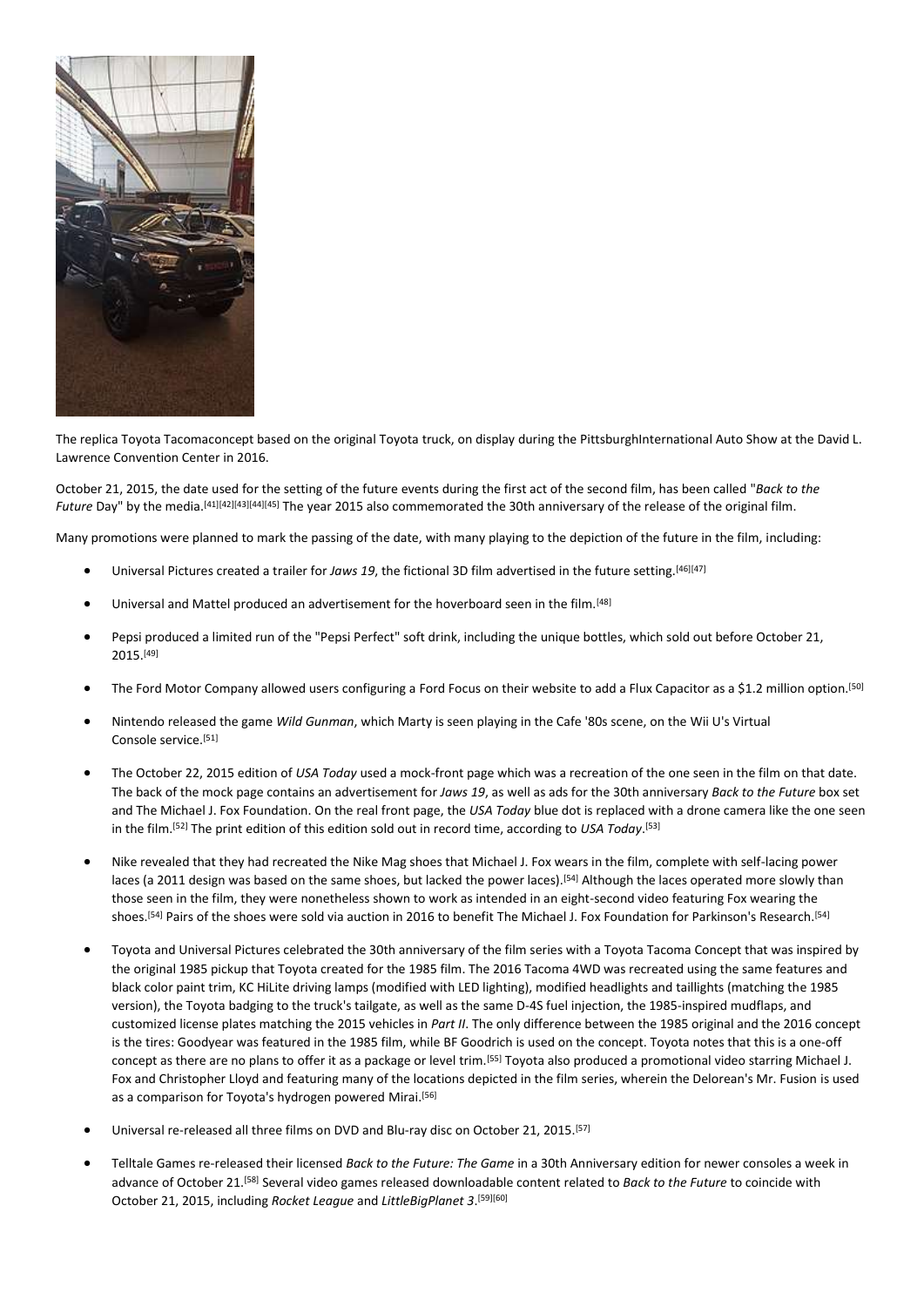Cast members appeared on *Today* and *Jimmy Kimmel Live!* on October 21, 2015.[61][62] Nearly 2,000 theaters worldwide showed back-to-back screenings of the *Back to the Future* trilogy on October 21 and continuing through that weekend, which earned over \$4.8M in single day ticket sales.<sup>[63]</sup> Universal studios offered location tours of the various filming locations around the date.<sup>[64][65]</sup> The town of Reston, Virginia, temporarily changed its name to "Hill Valley" to commemorate the series during its annual film festival.<sup>[41][66]</sup> Esquire Network aired the trilogy all day that day, plus all weekend.



A cosplayer at a "*Back to the Future*Day" screening in Boise, Idaho



The White House celebrated *Back to the Future* Day.

See also[edit]

•

- **United States portal**
- **Film in the United States portal**
- **Television in the United States portal**
- **Animation portal**
- **Comics portal**
- **Video games portal**
- **Science fiction portal**
- **1980s portal**
- **1990s portal**
- **2000s portal**



## References[edit]

- 1. **^** *"Robert Zemeckis rules out Back to the Future remake". The Telegraph. July 1, 2015. Retrieved July 7, 2015.*
- 2. **^** *Back to the Future: The Game - 30th Anniversary Edition Trailer. YouTube. September 29, 2015.*
- 3. **^** *"Christopher Lloyd couldn't have foreseen this 'Future'". USA Today. October 21, 2015.*
- 4. **^** *Universal Pictures Home Entertainment (October 20, 2015). "The Future Is Now! - 10/21/15 - A Special Message From Doc Brown" – via YouTube.*
- 5. **^** *"Marty McFly entry on ''100 greatest movie characters''". Empire. December 5, 2006. Retrieved July 1, 2011.*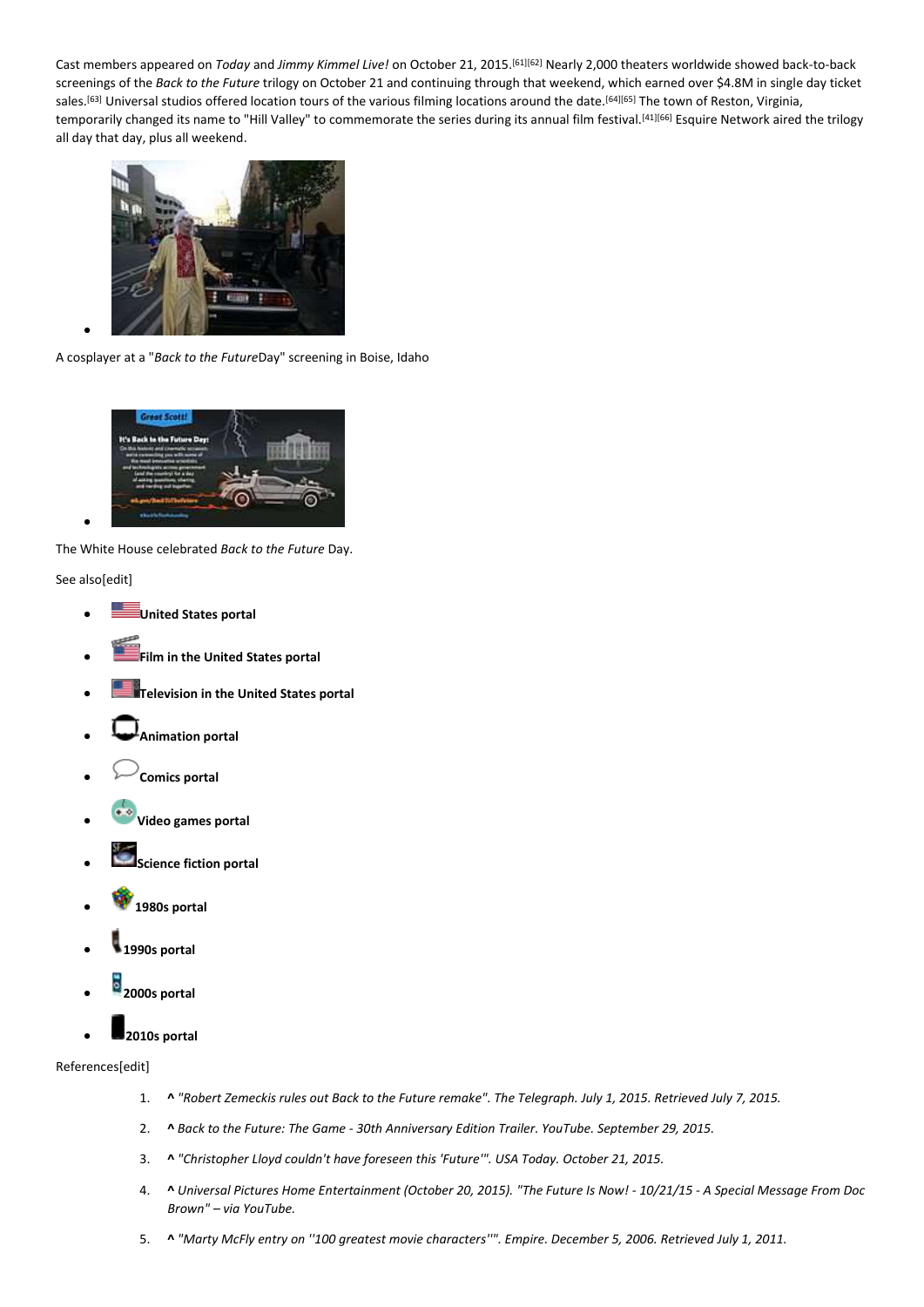- 6. **^** *"Doc Brown entry on ''100 greatest movie characters". Empire. December 5, 2006. Retrieved July 1, 2011.*
- 7. **^** *"Back to the Future (1985)". Box Office Mojo. Retrieved December 4, 2010.*
- 8. **^** *"Back to the Future (2010 re-release)". Box Office Mojo. Retrieved October 17, 2014.*
- 9. **^** *"Back to the Future (2014 re-issue)". Box Office Mojo. Retrieved October 17, 2014.*
- 10. **^** *"Back to the Future Part II (1989)". Box Office Mojo. Retrieved December 4, 2010.*
- 11. **^** *"Back to the Future Part II (Foreign gross)". The Numbers. Retrieved December 4, 2010.*
- 12. **^** *"Back to the Future Part III (1990)". Box Office Mojo. Retrieved December 4, 2010.*
- 13. **^** *"Back to the Future Day (2015)". Box Office Mojo. Retrieved November 3, 2015.*
- 14. **^** *"Top Trilogies – Domestic: Adjusted for Ticket Price Inflation". Box Office Mojo. Archived from the original on January 22, 2005. Retrieved July 1, 2011.*
- 15. **^** *"All Time Box Office Records: Top Trilogies – Domestic". Box Office Mojo. June 17, 2007. Archived from the original on July 8, 2011. Retrieved July 1, 2011.*
- 16. **^** *"Top Grossing Tilogies Worldwide". Box Office Mojo. May 15, 2007. Archived from the original on July 8, 2011. Retrieved July 1, 2011.*
- 17. ^ Jump up to:*<sup>a</sup> <sup>b</sup> <sup>c</sup> Pamela McClintock (October 22, 2015). "Box Office: 'Back to the Future' Day Earns \$4.8M Worldwide". The Hollywood Reporter. Retrieved October 22, 2015.*
- 18. **^** *Anthony D'Alessandro (October 22, 2015). "'Back To The Future' Day Racks Up Dough From Trilogy Re-Release". Deadline Hollywood. Retrieved October 22, 2015.*
- 19. **^** *"Back to the Future". Rotten Tomatoes. Retrieved November 9, 2018.*
- 20. **^** *"Back to the Future". Metacritic. Retrieved March 10, 2015.*
- 21. **^** *"Back to the Future II". Rotten Tomatoes. Retrieved November 9, 2018.*
- 22. **^** *"Back to the Future II". Metacritic. Retrieved March 10, 2015.*
- 23. ^ Jump up to:*<sup>a</sup> <sup>b</sup> "CinemaScore". CinemaScore. Retrieved November 9,2018.*
- 24. **^** *"Back to the Future III". Rotten Tomatoes. Retrieved November 9, 2018.*
- 25. **^** *"Back to the Future III". Metacritic. Retrieved March 10, 2015.*
- 26. **^** *"Amazon.com: Back to the Future: The Complete Trilogy". Amazon. Retrieved 25 January 2016.*
- 27. **^** *"BTTF 2-Disc Special Edition DVD coming in February!". Archived from the original on March 3, 2009. Retrieved 2008-11- 22.*
- 28. **^** *Surpless, Brendan (June 3, 2008). "RUMOR: Bob Gale hints "Back to the Future" may be coming to Blu-ray Disc". HighDefDiscNews. Retrieved July 6, 2010.*
- 29. **^** *"From Universal Studios Home Entertainment, One of the Biggest Motion Picture Trilogies Comes to Blu-ray for the First Time Ever". California: Prnewswire.com. June 28, 2010. Retrieved July 6, 2010.*
- 30. **^** *Shaffer, R.L. (October 25, 2010). "Back to the Future: 25th Anniversary Trilogy Blu-ray Review". IGN. Archived from the original on November 16, 2010. Retrieved December 4, 2010.*
- 31. **^** *"How to remove/insert discs" (PDF). IGN. Archived from the original (PDF) on July 13, 2011. Retrieved December 4, 2010.*
- 32. **^** *"Sci-fi-Geek-Reference Book-Back to the Future Lexicon-Rich Handley". hassleinbooks.com. Retrieved July 1, 2015.*
- 33. **^** *"Back to the Future™". bttf.com. Archived from the originalon July 20, 2013. Retrieved July 1, 2015.*
- 34. **^** *"Sci-fi-Geek-Reference Book-Greg Mitchell-Rich Handley-Back to the Future Timeline". hassleinbooks.com. Retrieved July 1,2015.*
- 35. **^** *"Telltale Games Back to the Future: The Game". telltalegames.com. Archived from the original on July 1, 2015. Retrieved July 1, 2015.*
- 36. **^** *"'Lego Dimensions' reunites the original 'Back to the Future' cast". Retrieved 16 September 2015.*
- 37. **^** *"Back to the Future musical announced". BBC News. Retrieved July 1, 2015.*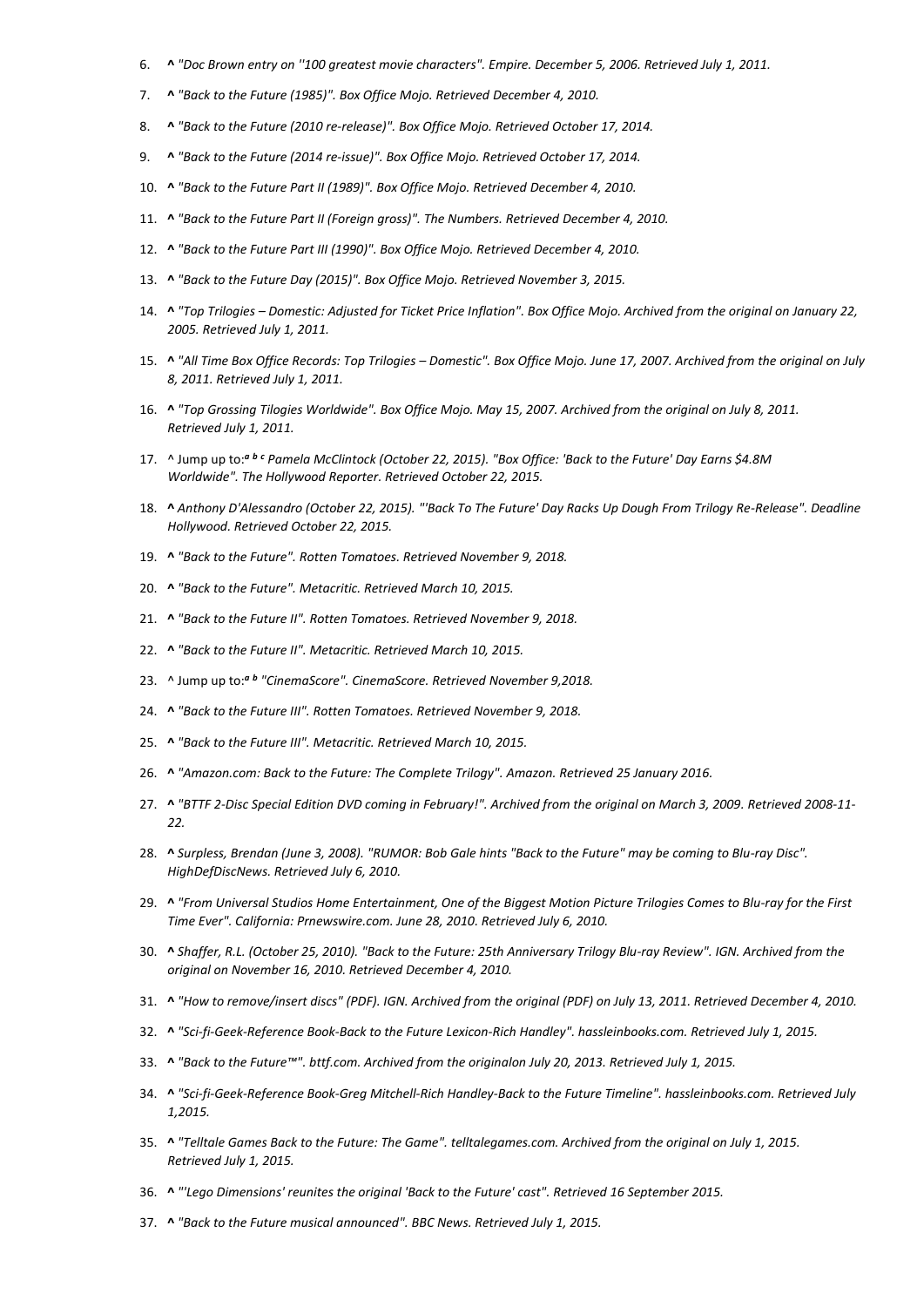- 38. **^** Toyota Mirai "Fueled By" Commercials Toyota
- 39. **^** *"Back In Time". Kickstarter.*
- 40. **^** *"About". backintimefilm.com.*
- 41. ^ Jump up to:*<sup>a</sup> <sup>b</sup> Rosenthal, Phil (October 6, 2015). "'Back to the Future' Day, Oct. 21, 2015: Beyond Cubs, Jaws 19, Pepsi Perfect". Chicago Tribune. Retrieved October 14, 2015.*
- 42. **^** *"Back to the Future Day live: Is October 21, 2015 turning out like the film predicted?". Daily Telegraph. October 21, 2015. Retrieved October 21, 2015.*
- 43. **^** *"how to enjoy back to the future day". The Independent. October 21, 2015. Retrieved October 21, 2015.*
- 44. **^** *"It's 'Back to the Future' Day. How Does the Present Stack Up". The New York Times. October 21, 2015. Retrieved October 21, 2015.*
- 45. **^** *"Back To The Future: The Complete History". Empire Magazine. 21 October 2015. Retrieved 21 October 2015.*
- 46. **^** *"Back to the Future: Jaws 19 trailer actually released". The Daily Telegraph. October 6, 2015. Retrieved October 14, 2015.*
- 47. **^** *Bryant, Jacob (5 October 2015). "Watch: 'Back to the Future'-Inspired 'Jaws 19' Trailer". Variety. Retrieved 21 October 2016.*
- 48. **^** *McAloon, Jonathan (October 13, 2015). "Hoverboard ad released ahead of Back to the Future Day". The Daily Telegraph. Retrieved October 14, 2015.*
- 49. **^** *Kooser, Amanda (October 5, 2015). "Pepsi Perfect from 'Back to the Future' gets real this month". CNET. Retrieved October 14,2015.*
- 50. **^** *McFarland, K.C. (October 19, 2015). "Have You Driven a Ford (With a Flux Capacitor) Lately?". Wired. Retrieved October 21,2015.*
- 51. **^** *Kohler, Chris (October 21, 2015). "Nintendo Re-Releases Marty McFly's Favorite Game This Week". Wired. Retrieved October 21, 2015.*
- 52. **^** *Kulp, Patrick (21 October 2015). "USA Today travels 'Back to the Future' with front page from the film". Mashable. Retrieved 23 October 2015.*
- 53. **^** *Holub, Christian (October 23, 2015). "Back to the Future edition of USA Today sold out in record time". Entertainment Weekly. Retrieved October 24, 2015.*
- 54. ^ Jump up to:*<sup>a</sup> <sup>b</sup> <sup>c</sup> Alexander, Julia (October 21, 2015). "Michael J. Fox shows off real self-lacing shoes in video for Back to the Future Day". Polygon. Vox Media. Retrieved October 21, 2015.*
- 55. **^** "Great Scott! Back To The Future Toyota Tacoma Concept is awesome" from *Autoblog.com* (October 21, 2015)
- 56. **^** "WATCH: 'Back to the Future' Toyota commercial filmed in N.J." from *nj.com* (October 21, 2015)
- 57. **^** *Moser, Cassidee (July 16, 2015). "30TH ANNIVERSARY BACK TO THE FUTURE BLU-RAY COLLECTIONS COMING IN OCTOBER". IGN. Retrieved October 22, 2015.*
- 58. **^** *Phillips, Tom (September 29, 2015). "It looks like Telltale's Back to the Future will launch on PS4, Xbox One". Eurogamer. Retrieved October 22, 2015.*
- 59. **^** *Dunham, Jeremy (October 12, 2015). "Rocket League Goes Back to the Future!". PlayStation Blog. Retrieved October 14,2015.*
- 60. **^** *Isbell, Steven (October 21, 2015). "LittleBigPlanet 3: Back to the Future Arrives Today!". PlayStation Blog. Retrieved October 21,2015.*
- 61. **^** *Dawn, Randee. "See the 'Back to the Future' cast reunite on TODAY".*
- 62. **^** *"Fox, Lloyd Go 'Back To The Future' On 'Jimmy Kimmel Live!'".*
- 63. **^** *D'Alessandro, Anthony (October 22, 2015). "'Back to the Future' Day Racks Up \$4.8M from Trilogy Re-Release – Update". Deadline. Retrieved October 24, 2015.*
- 64. **^** *"Great Scott! 'Back to the Future' Day Has Finally Arrived". Newsweek. October 21, 2015. Retrieved October 25, 2015.*
- 65. **^** *Bush, Samantha Valtierra (October 20, 2015). "Non-profit We're Going Back hosts 5-day 'Back to the Future' bonanza". Los Angeles Daily News. Retrieved October 25, 2015.*